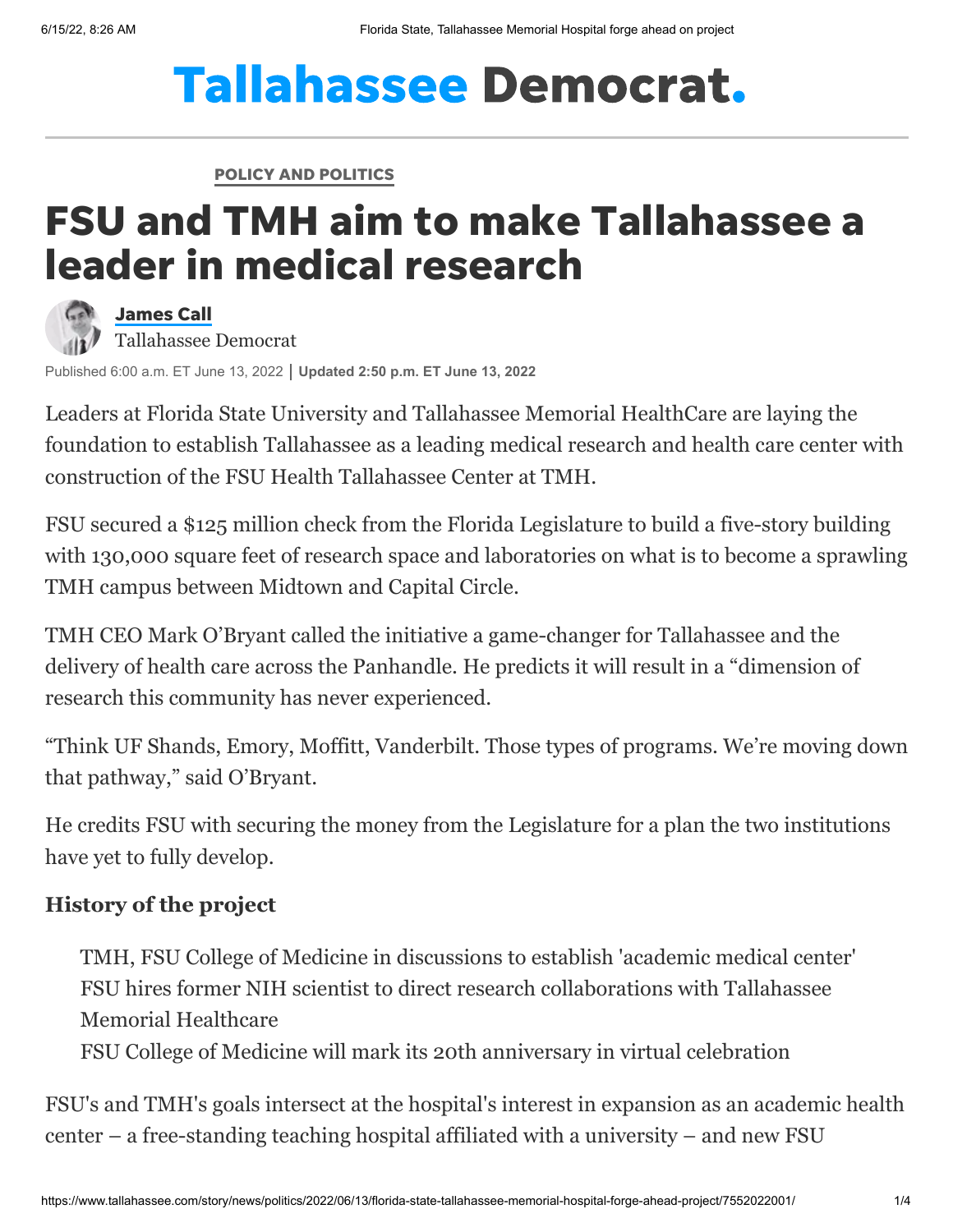President Richard McCullough's desire to increase funding for biomedical and clinical research.

The university and TMH have worked together closely since FSU's medical school was founded 20 years ago.

TMH is FSU's primary training and residency location for medical students. The two also collaborate on research, and share a few jointly funded positions.

Their plan now is to forge that partnership into a research alliance that attracts physician scientists to Tallahassee to advance clinical research and the delivery of health care.

"From the lab to the bed," is McCullough's description of how work at the health center will translate clinical research into practical application.

[McCullough unpacked his bags in Tallahassee as FSU's new leader](https://www.tallahassee.com/story/news/2021/05/24/richard-mccullough-replace-john-thrasher-next-president-fsu-florida-state-university/5200818001/) last August and was handed a legislative initiative developed in the waning days of former President John Thrasher.

This month he had a \$125 million down payment from the state in hand to make it a reality.

#### **More about FSU College of Medicine**

[Teddy Bear Clinic helps ease children's anxiety about doctor visits](https://www.tallahassee.com/story/life/family/2022/01/25/teddy-bear-clinic-eases-childrens-anxiety-doctor-visits/6637366001/) [FSU, TMH and Apalachee Center plan new psychiatry residency program](https://www.tallahassee.com/story/life/causes/2021/12/13/fsu-tmh-and-apalachee-center-plan-new-psychiatry-residency-program/6468323001/) [Capital Medical Society Foundation awards \\$45,500 in scholarships to FSU Med](https://www.tallahassee.com/story/life/chronicle/2021/10/26/capital-medical-society-awards-45-k-scholarships-fsu-med-students/6159010001/) students

### Partnership could train more doctors, attract top facility, McCullough says

McCullough explained to Senate President Wilton Simpson that if FSU and TMH had the money to take their partnership to what both he and O'Bryant call the next level, they would be able to train more doctors, attract better candidates to FSU faculty and TMH staff, and increase access to health care throughout the state.

Simpson said what he heard in McCullough's pitch was an innovative plan to transform Tallahassee into a health care hub where medications, devices and cutting-edge clinical care are created.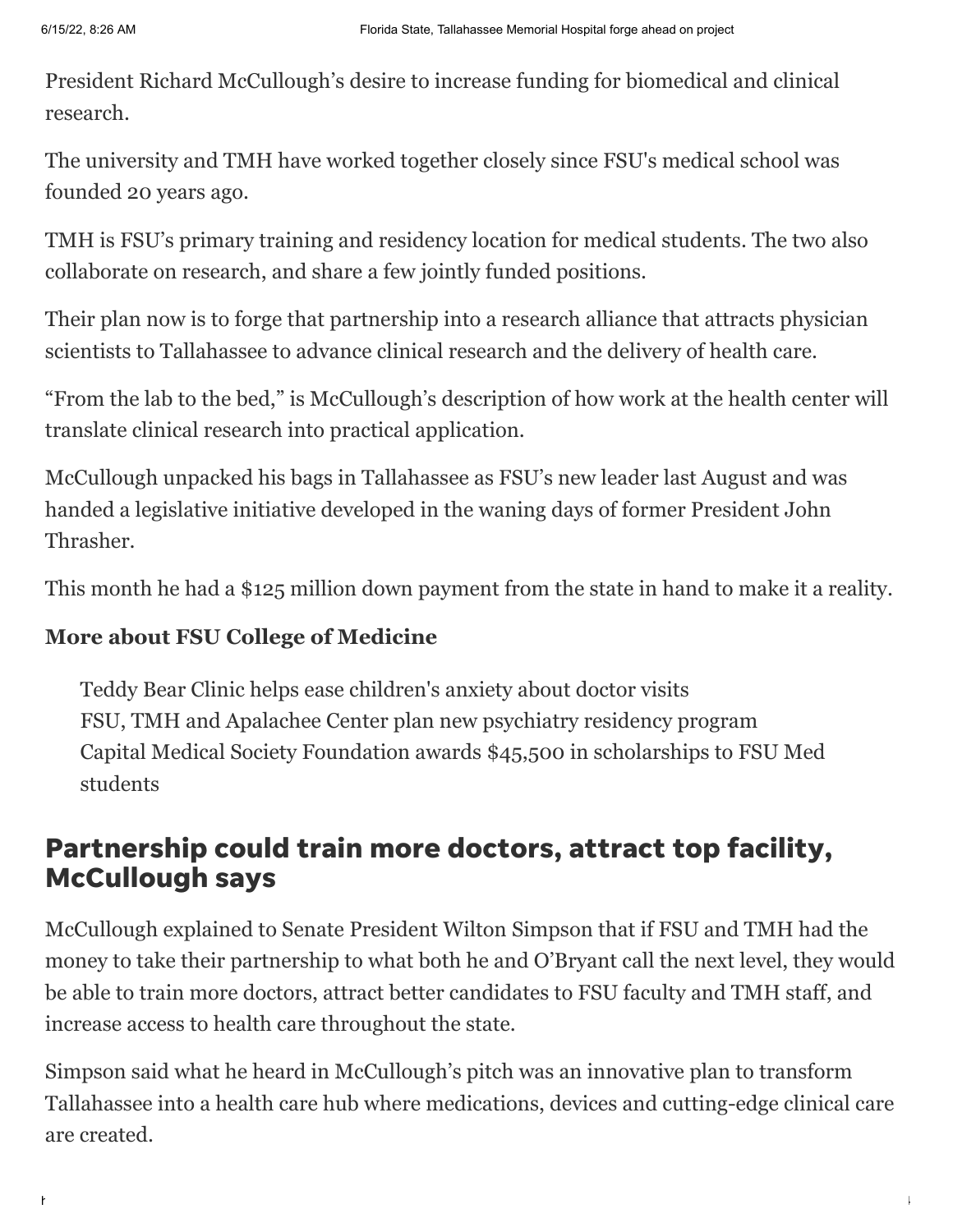"All told, this investment will close the gap of quality health care in Florida's Big Bend and help mitigate the shortage of critically-needed health care workers across our state," said Simpson, a Republican candidate for Commissioner of Agriculture.

"The data shows us that FSU plays a key role in training the next generation of health care professionals with a high percentage of their graduates staying here in Florida to practice," said Simpson.

Proponents said the health center also will benefit existing programs in high-need areas such as nursing, geriatrics, psychiatry and emergency medicine.

The plan Simpson and the Legislature bought into was developed in the Spring of 2021 when the governing boards of both FSU and TMH approved a strategic plan to work closely on the latter's [expansion as an academic health center.](https://www.tallahassee.com/story/news/education/2021/04/14/tmh-fsu-medicine-discussing-academic-medical-center-partnership/7204299002/)

The two institutions agreed to jointly fund up to 30 positions for practicing physicians who want to do research. The physician scientists will hold FSU faculty positions and TMH practicing privileges.

McCullough predicts the opportunity to practice medicine and conduct research will be a powerful recruitment tool for both institutions.

"They can go after National Institutes of Health and federal funding for clinical research. It helps to attract generally, not always, but sometimes, the best physicians in the United States," said McCullough.

The expectation is the physician scientists will generate at least an additional \$40 million annually for medical research.

FSU and TMH are engaged in ongoing talks on what will be the new health center's areas of expertise.

O'Bryant said TMH's strengths are in heart, vascular, neurological and orthopedic care and research.

McCullough mentions neurology and imaging, cardiology, and psychiatry as possible fields in which the partnership could excel and where it could place a FSU-TMH brand, similar UF Shands' association with cancer treatments and organ transplants.

But for now, McCullough said, FSU and TMH find themselves in a unique situation.

, "We have the funding for the building, before we actually have an agreement," he said.